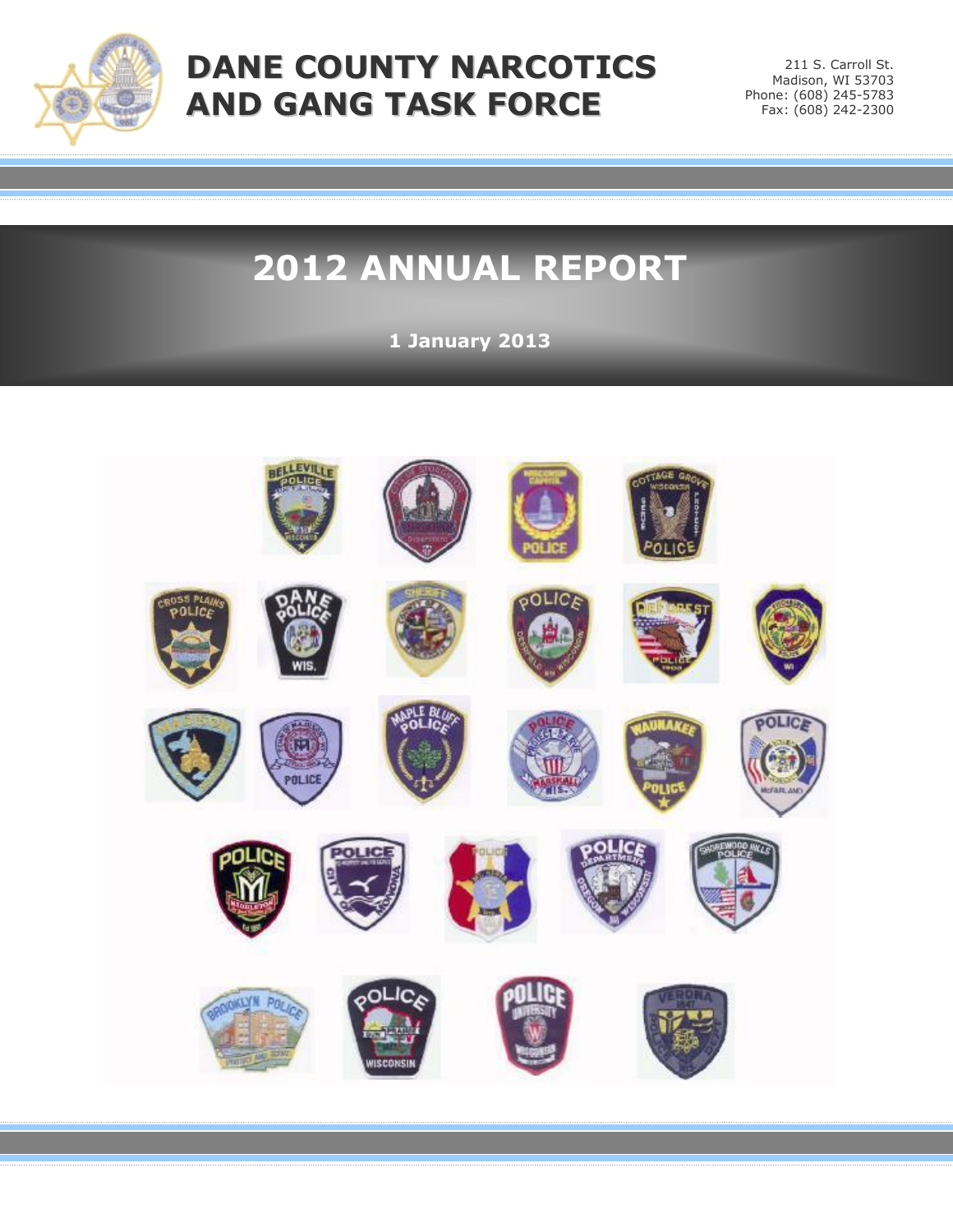## **2012 TOTALS**

### Arrests

| <b>Calendar Year</b>                             | 2011 | 2012 |
|--------------------------------------------------|------|------|
| <b>Total Arrests</b>                             | 79   | 113  |
| <b>Total Charges</b>                             | 188  | 271  |
| <b>Average # of Charges</b><br><b>Per Arrest</b> | 2.38 | 2.39 |



### Categories of Charges

### State v/s Federal Drug Charges

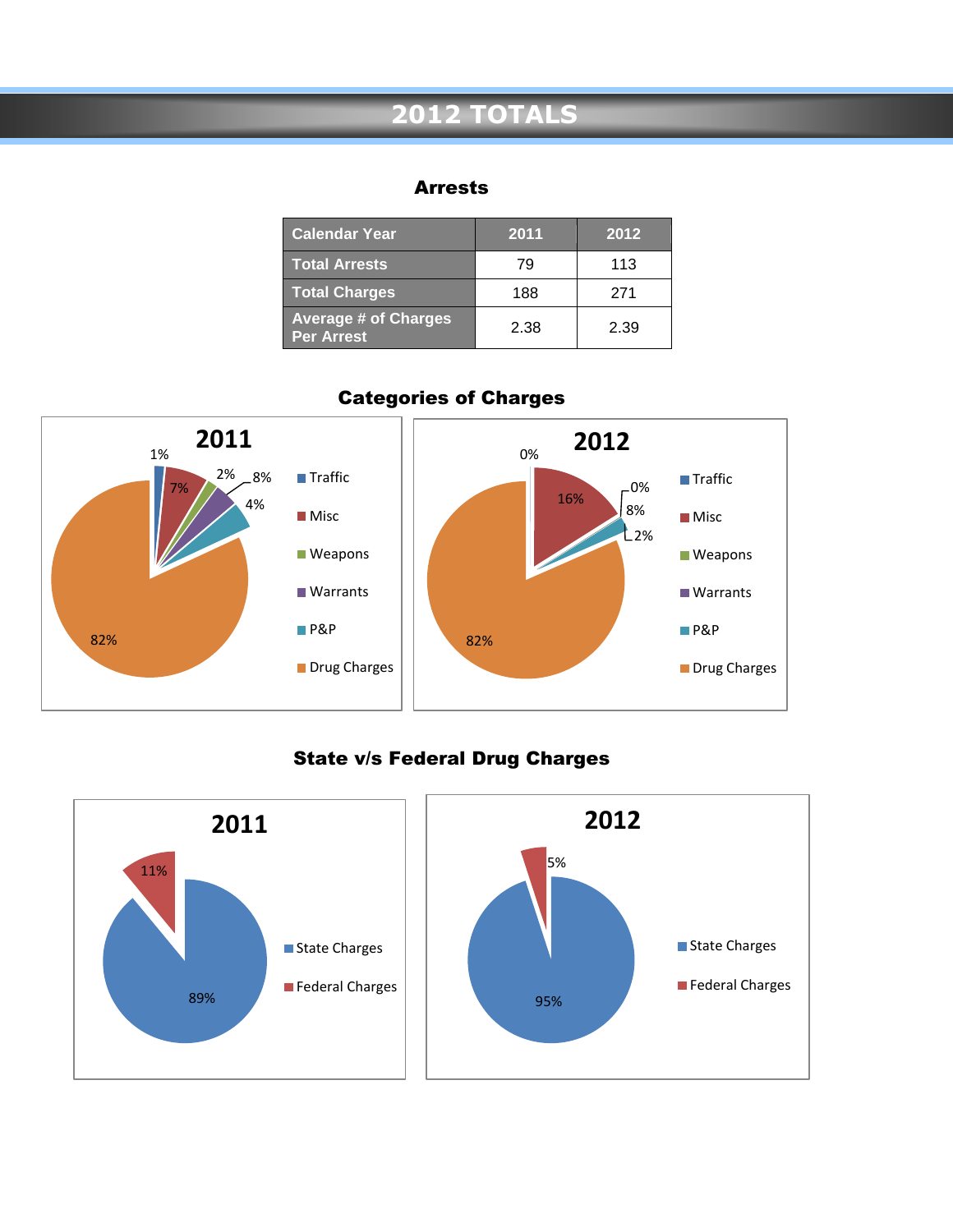| Attempted Possession of Oxycodone/OxyContin  1    |  |
|---------------------------------------------------|--|
|                                                   |  |
|                                                   |  |
|                                                   |  |
|                                                   |  |
|                                                   |  |
|                                                   |  |
| Federal Possession of Marijuana W/I to Deliver  1 |  |
|                                                   |  |
|                                                   |  |
|                                                   |  |
|                                                   |  |
|                                                   |  |
|                                                   |  |
|                                                   |  |
|                                                   |  |
|                                                   |  |
|                                                   |  |
|                                                   |  |
|                                                   |  |
|                                                   |  |

### **Items Seized Value**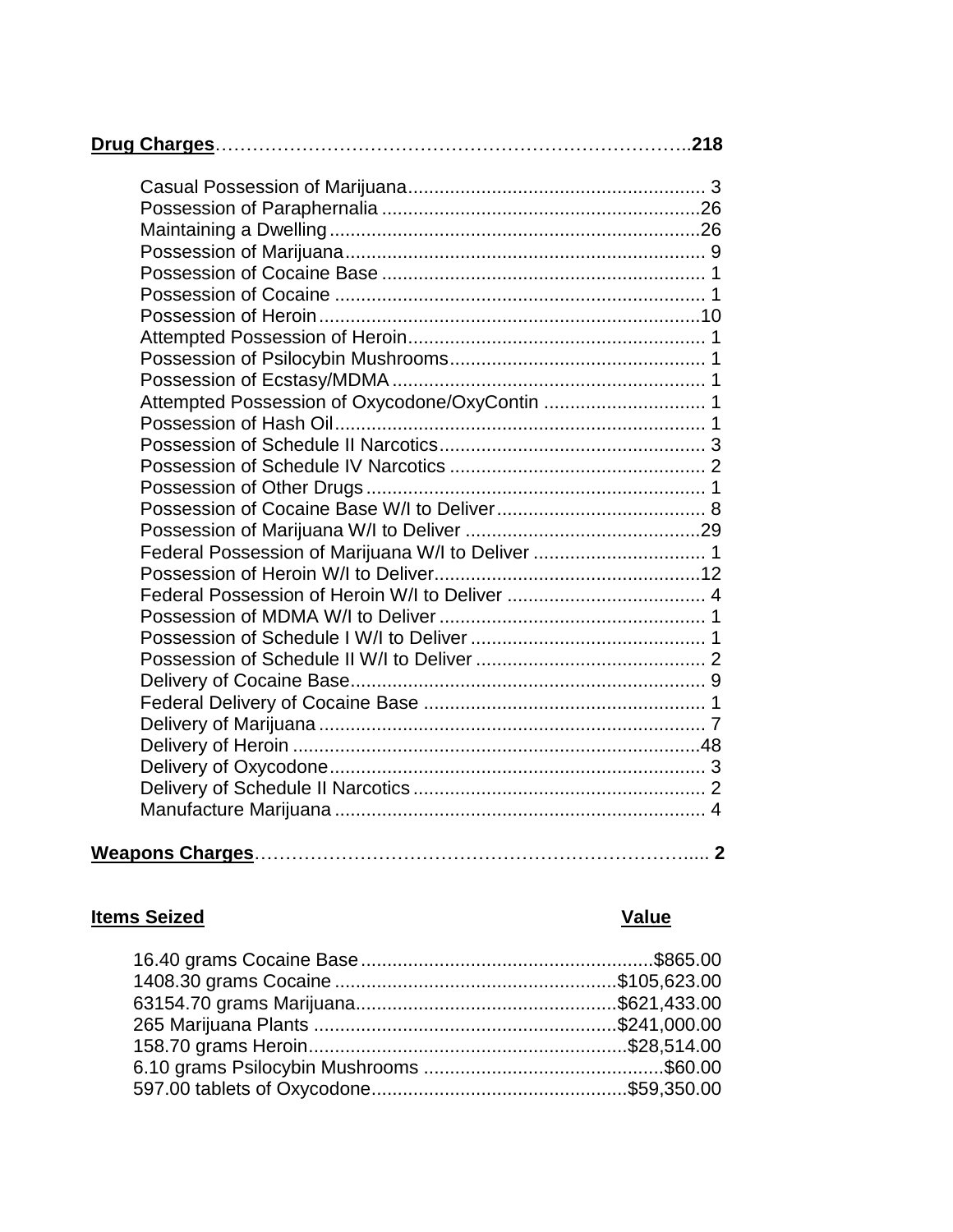### **Drugs Purchased**

265.30 grams Cocaine Base 62.70 grams Cocaine 58.00 grams Marijuana 128.70 grams Heroin 111.00 tablets Oxycodone

| Search Warrants21    |  |
|----------------------|--|
| P & P Home Searches1 |  |
|                      |  |

### **K-9 Searches - Drug Related**

| Vehicles…………………………63 | Package 1                                |  |
|----------------------|------------------------------------------|--|
| Residence 9          |                                          |  |
|                      | Hotel ……………………………… 2    Safe……………………………2 |  |
|                      | Ground Search 4 School Sniff2            |  |
| Storage Lockers 1    |                                          |  |

| Package 1     |  |
|---------------|--|
| Door Sniff6   |  |
|               |  |
| School Sniff2 |  |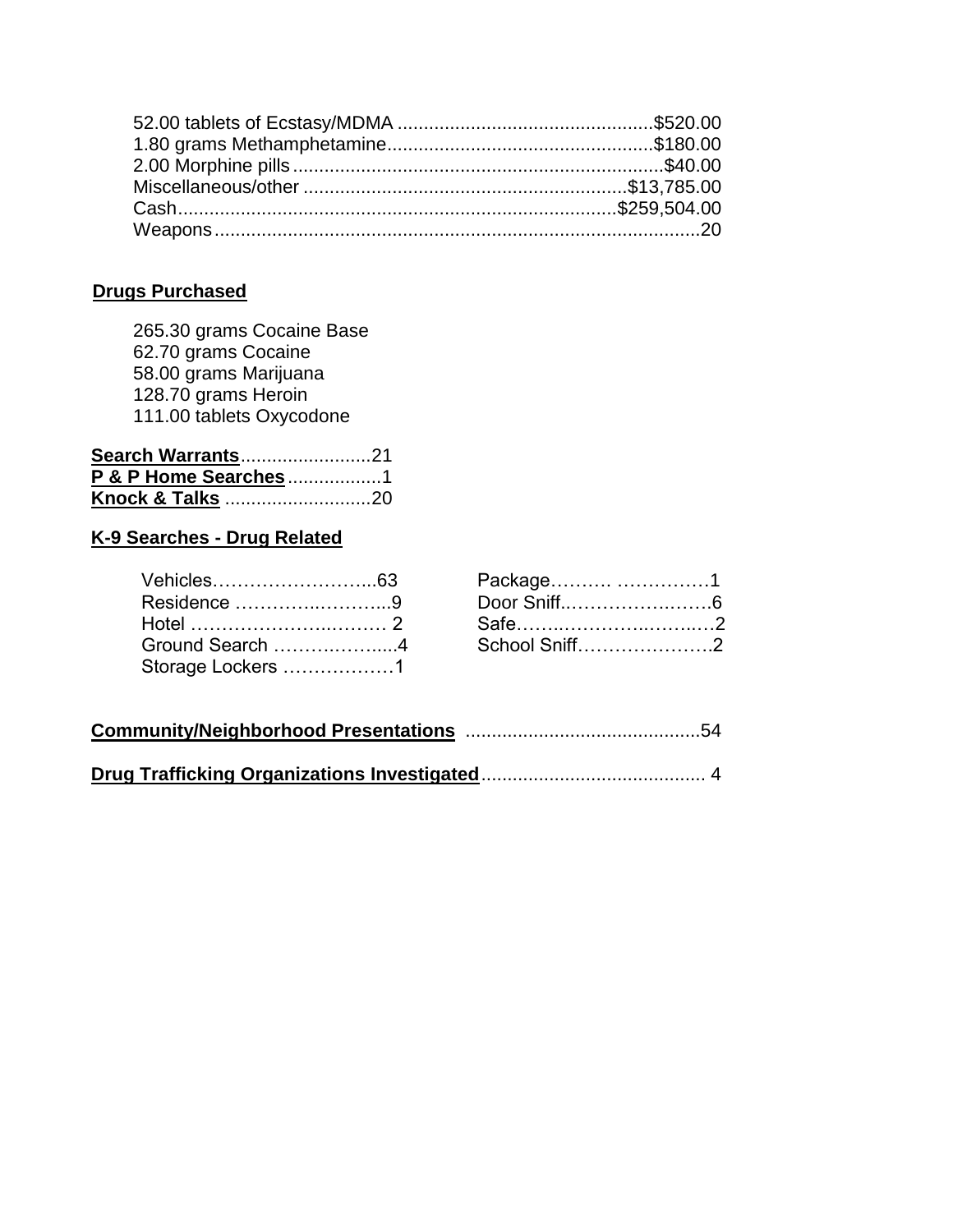### **2012 ANNUAL REPORT**



### **Drug Charges Broken Down By Type of Drug Involved**

**Drug Charges Broken Down by Type of Charge**

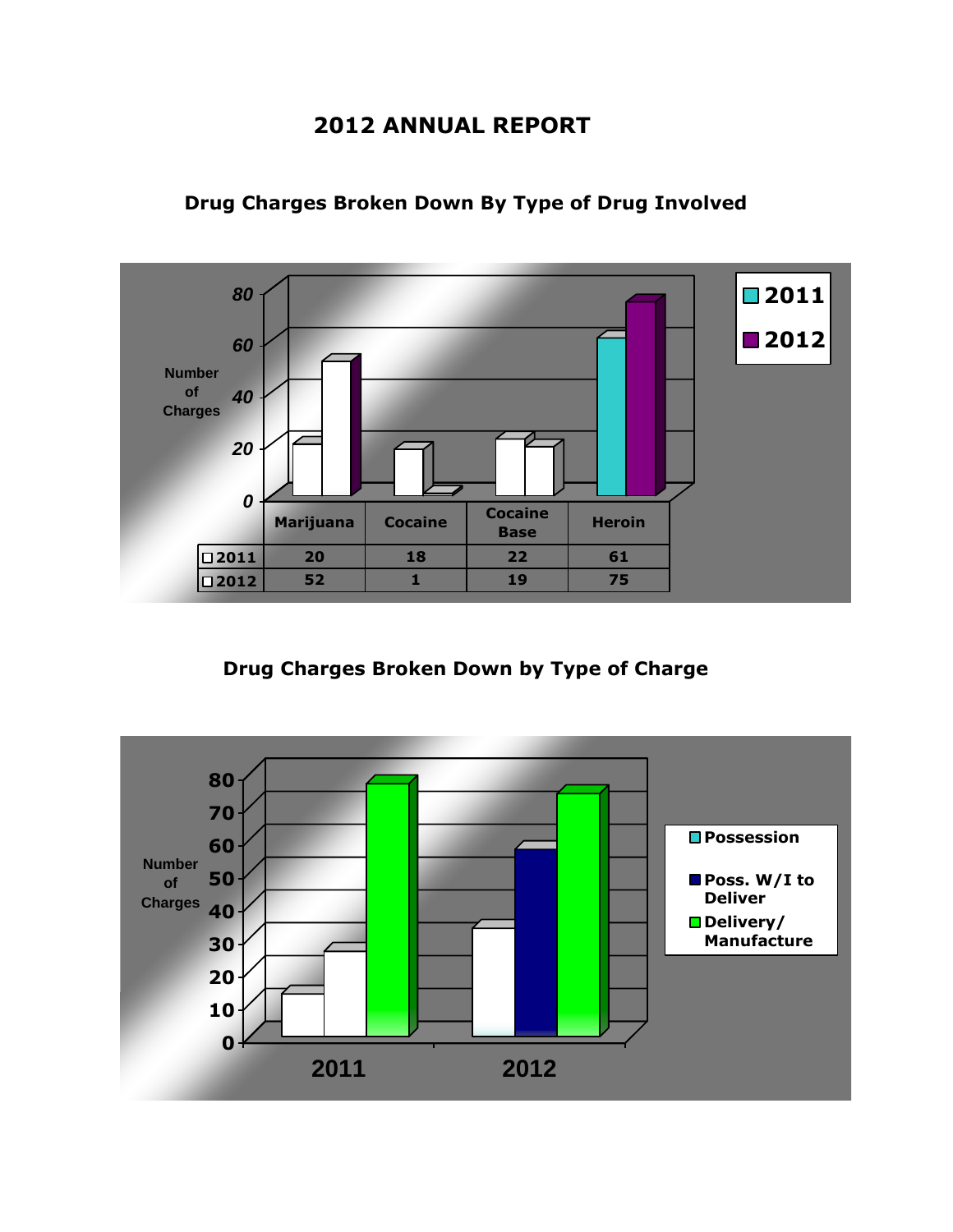### **Drug Seizures by Type of Drugs**